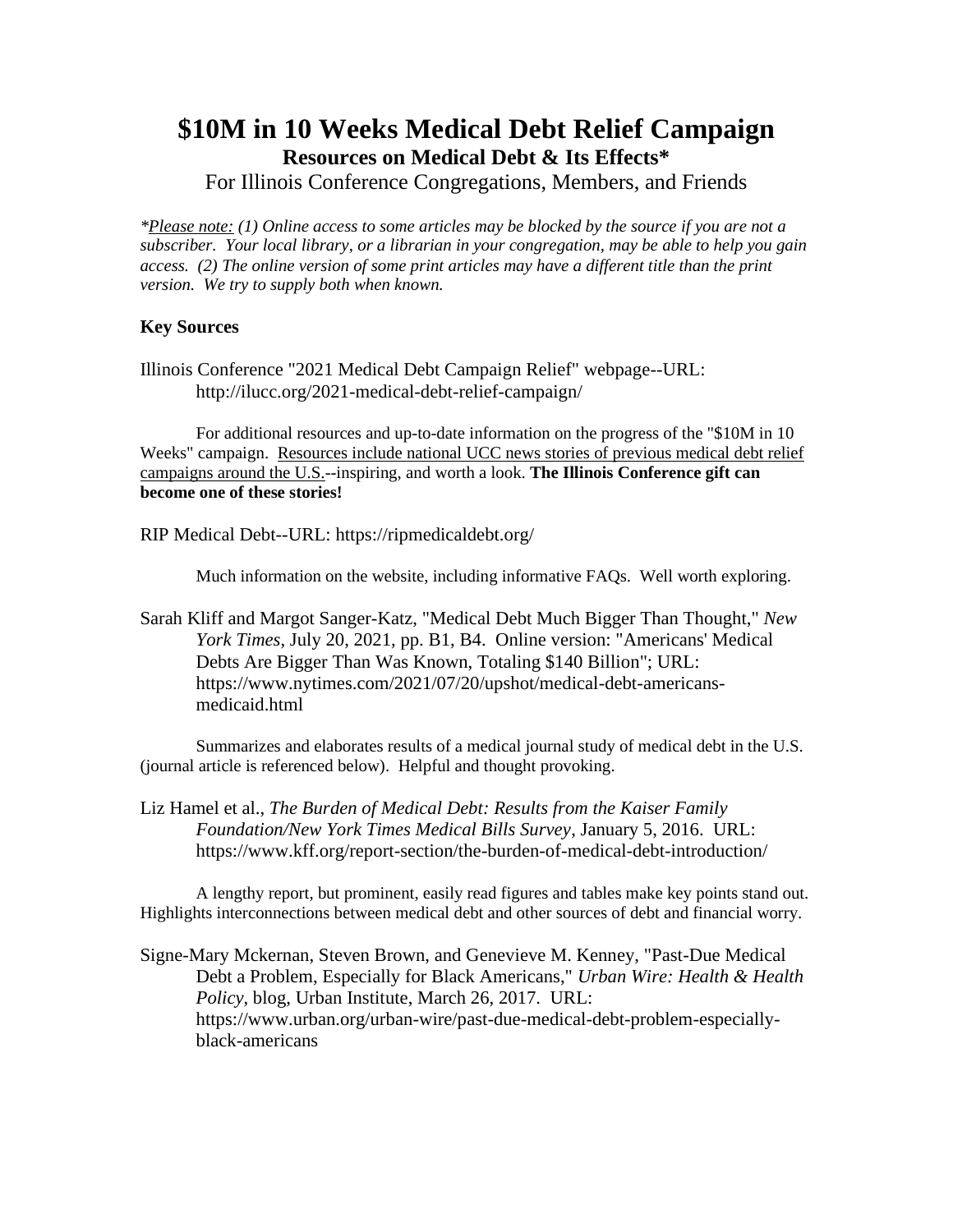Notes disproportionate impacts of medical debt on Black Americans, beginning with higher rates of past-due medical bills and medical debt. Identifies multiple factors likely to contribute to this inequity.

## David Himmelstein et al., "Medical Bankruptcy: Still Common Despite the Affordable Care Act," *American Journal of Public Health* 109/3 (March 2019): 431-433.

Shows that medical debt contributed significantly to *the majority* of bankruptcies between 2013 and 2016, even after all Affordable Care Act provisions took effect. Notes that a person's inability to earn an income following injury or illness often intensified the burden of debt.

Elizabeth Bruenig, "Forgive Us Our Debts," *New York Times*, November 28, 2020, p. A27. Online version: "Churches Step in Where Politicians Will Not"; URL: https://www.nytimes.com/2020/11/27/opinion/covid-medical-debt-churchcharity.html

*A must-read column*, highlighting RIP Medical Debt's work and quoting UCC's Rev. Traci Blackmon at some length. Written with passion about the reality and injustice of medical debt in the U.S. and the need for both charity (efforts like RIP's) and justice--including policy change--to address our crushing medical debt problem.

Karen Pollitz, "Medical Debt Among Insured Consumers: The Role of Cost Sharing, Transparency, and Consumer Assistance," Kaiser Family Foundation, January 8, 2015. URL: https://www.kff.org/health-costs/perspective/medical-debt-amonginsured-consumers-the-role-of-cost-sharing-transparency-and-consumerassistance/

Lifts up the reality of medical debt among people with health insurance, where benignly labeled "cost sharing" can mean high deductibles plus significant copays and coinsurance. (And these costs have only grown since this article was published in 2015.)

## **For Further Reading/A Deeper Dive**

Wendell Berry, "Health Is Membership," text of speech at conference, "Spirituality and Healing," Louisville, Ky., October 17, 1994. URL: Most easily reached by googling "Health Is Membership," then clicking on Duke University link that appears.

The paragraph containing Berry's question, "How can we get well if we are worried sick about money?" appears on p. 6 of the posted text. The whole speech is a striking meditation on health, healing, and health care, and is worth reading in its own right.

Raymond Kluender et al., "Medical Debt in the US, 2009-2020," *JAMA* [the former *Journal of the American Medical Association*] 326/3 (July 20, 2021): 250-256.

Important study finding that (1) medical debt totals are far higher than previously believed, (2) medical debt per person is higher in states that did not expand Medicaid under the